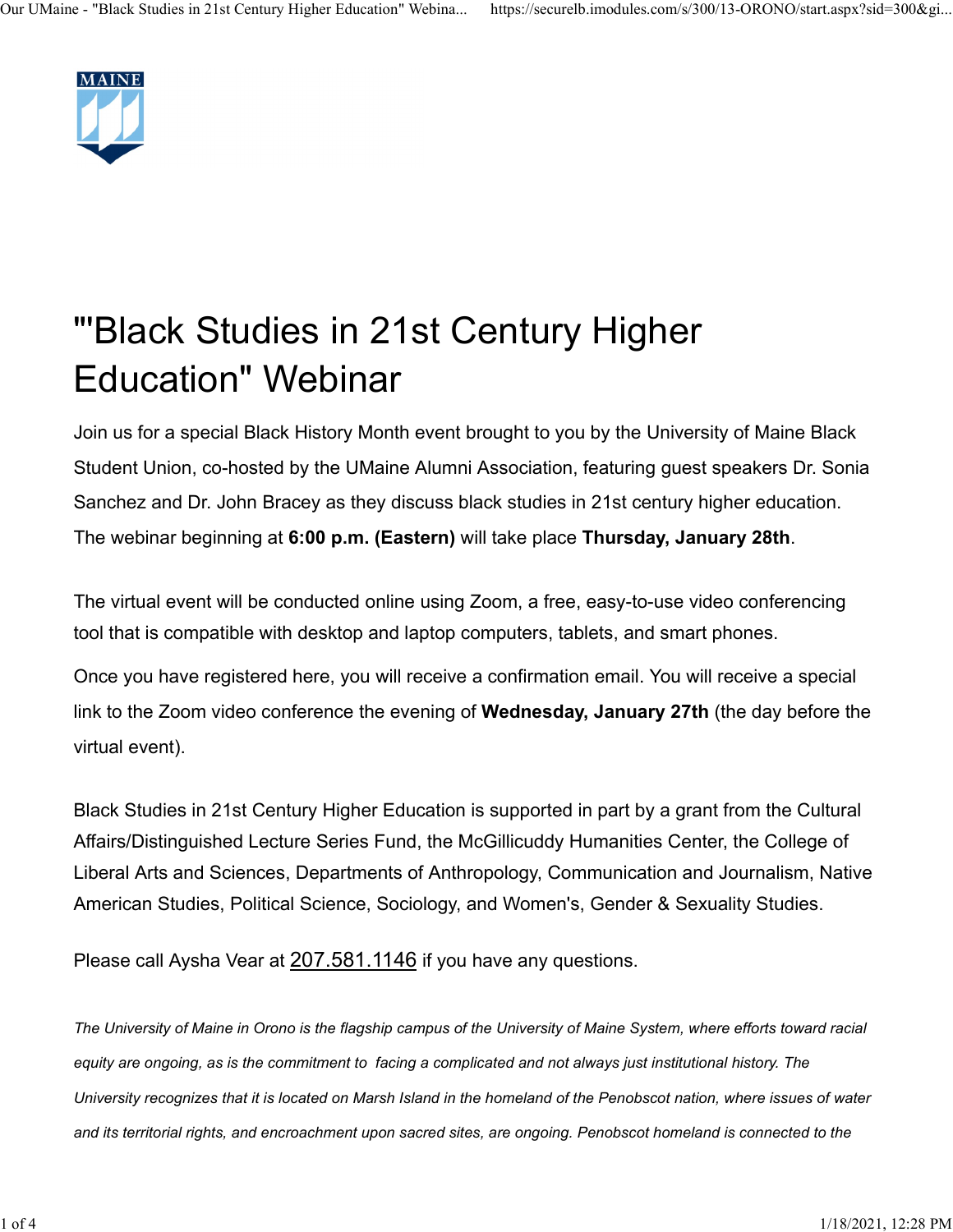other Wabanaki Tribal Nations — the Passamaquoddy, Maliseet, and Micmac — through kinship, alliances, and diplomacy. The university also recognizes that the Penobscot Nation and the other Wabanaki Tribal Nations are distinct, sovereign, legal and political entities with their own powers of self-governance and self-determination. e - "Black Studies in 21st Century Higher Education" Webina... https://securelb.it<br>
other Wabanaki Tribal Nations — the Passamaquoddy, Maliseet, and Micmac<br>
diplomacy. The university also recognizes that the Penobscot Nati Our UMaine - "Black Studies in 21st Century Higher Education" Webina... https://securelb.imodules.com/s/300/13-ORONO/start.aspx?sid=300&gi...<br>other Wabanaki Tribal Nations — the Passamaquoddy, Maliseet, and Micmac — throug

Filling out this form will update the information the UMaine Alumni Association has on file for you.

## **Registrant**

| First Name: *    |               |
|------------------|---------------|
| Last Name: *     |               |
| Primary Email: * | Email *       |
|                  | Confirm *     |
| Address 1: *     |               |
| City: *          |               |
| State *          | Please Choose |
| Zip: $\star$     |               |

UMaine Class Year: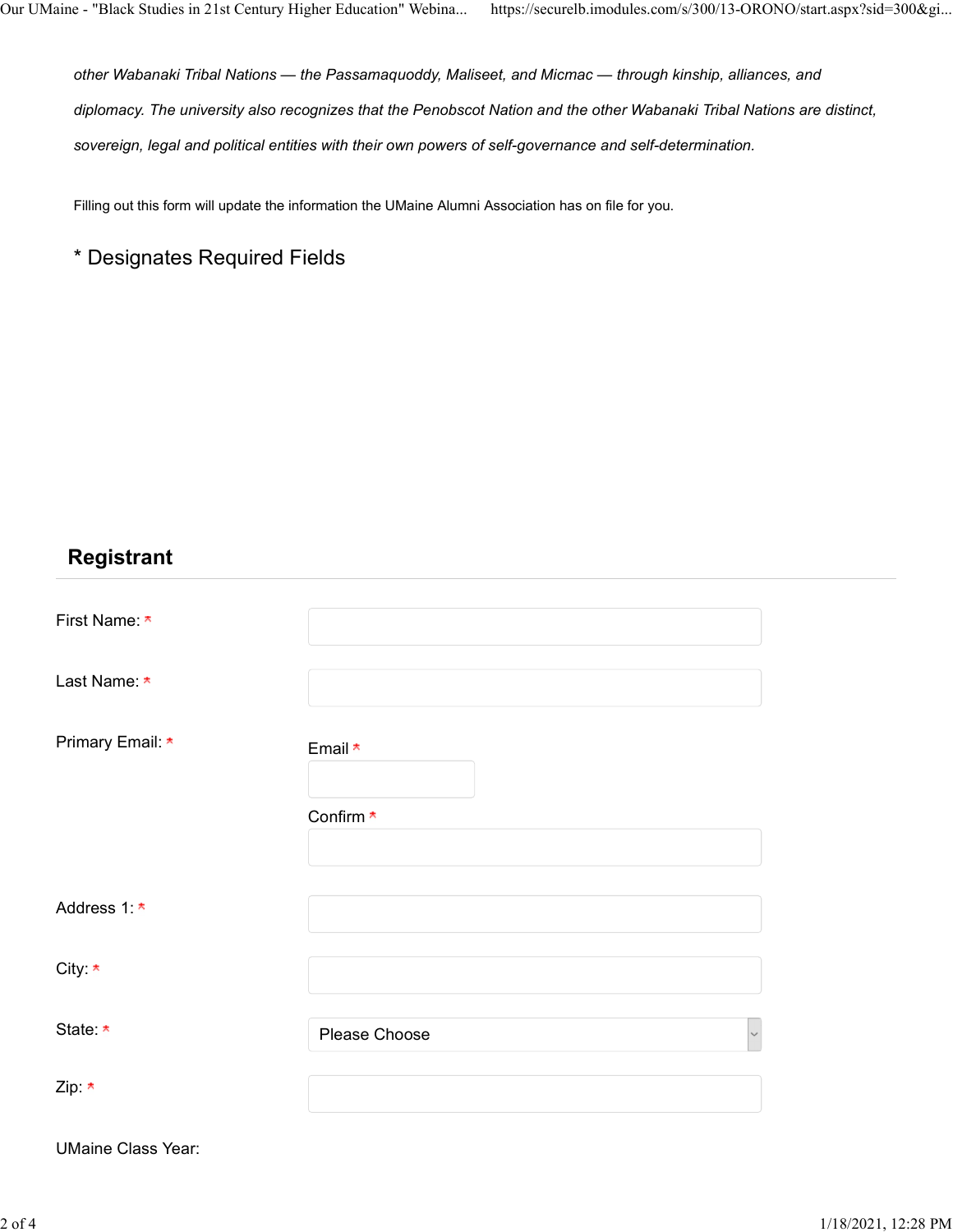| Are you attending this online | ○ Yes      |
|-------------------------------|------------|
| event? *                      | $\circ$ No |

Check here if you would like to  $\square$ hear about future webinars in the Civil Rights speaker series.

Submit

Send this page to a Friend